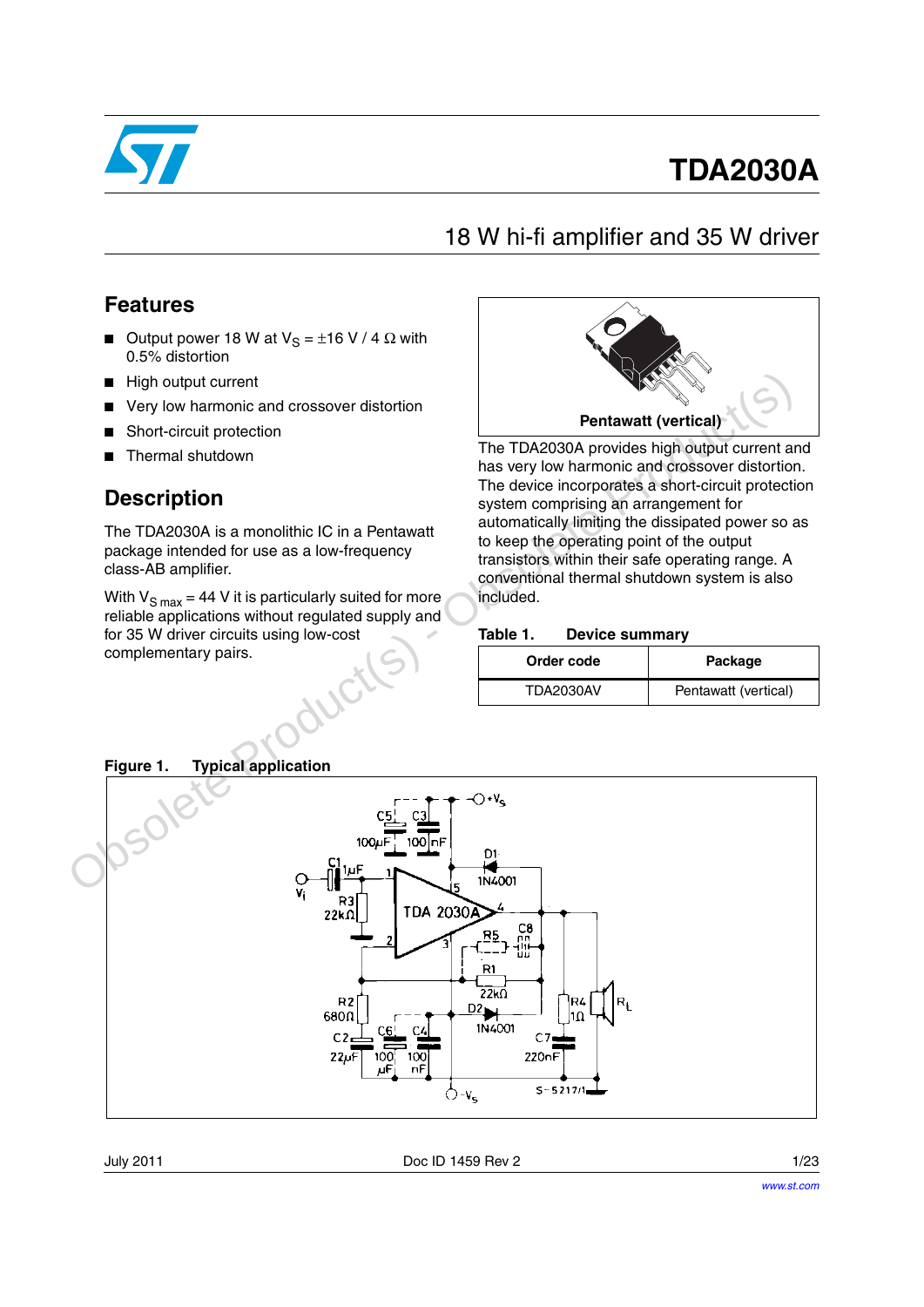## **1 Device overview**

#### **Figure 2. Pin connections (top view)**



### **Figure 3. Test circuit**



### **Table 2. Thermal data**

| Symbol              | <b>Parameter</b>                         | Value | Unit |
|---------------------|------------------------------------------|-------|------|
| $\n  7$ th (j-case) | Thermal resistance junction-case<br>max. |       | °C/W |

#### **Table 3. Absolute maximum ratings**

| Symbol                                    | <b>Parameter</b>                                            | Value           | Unit |
|-------------------------------------------|-------------------------------------------------------------|-----------------|------|
| $V_{\rm s}$                               | Supply voltage                                              | ± 22            |      |
| V,                                        | Input voltage                                               | v <sub>s</sub>  |      |
| V <sub>i</sub>                            | Differential input voltage                                  | ±15             |      |
| $I_{\Omega}$                              | Peak output current (internally limited)                    | 3.5             | А    |
| $P_{\text{tot}}$                          | Total power dissipation at $T_{\text{case}} = 90 \degree C$ | 20              | w    |
| $\mathsf{T}_{\sf stg},\mathsf{T}_{\sf j}$ | Storage and junction temperature                            | $-40$ to $+150$ | ℃    |

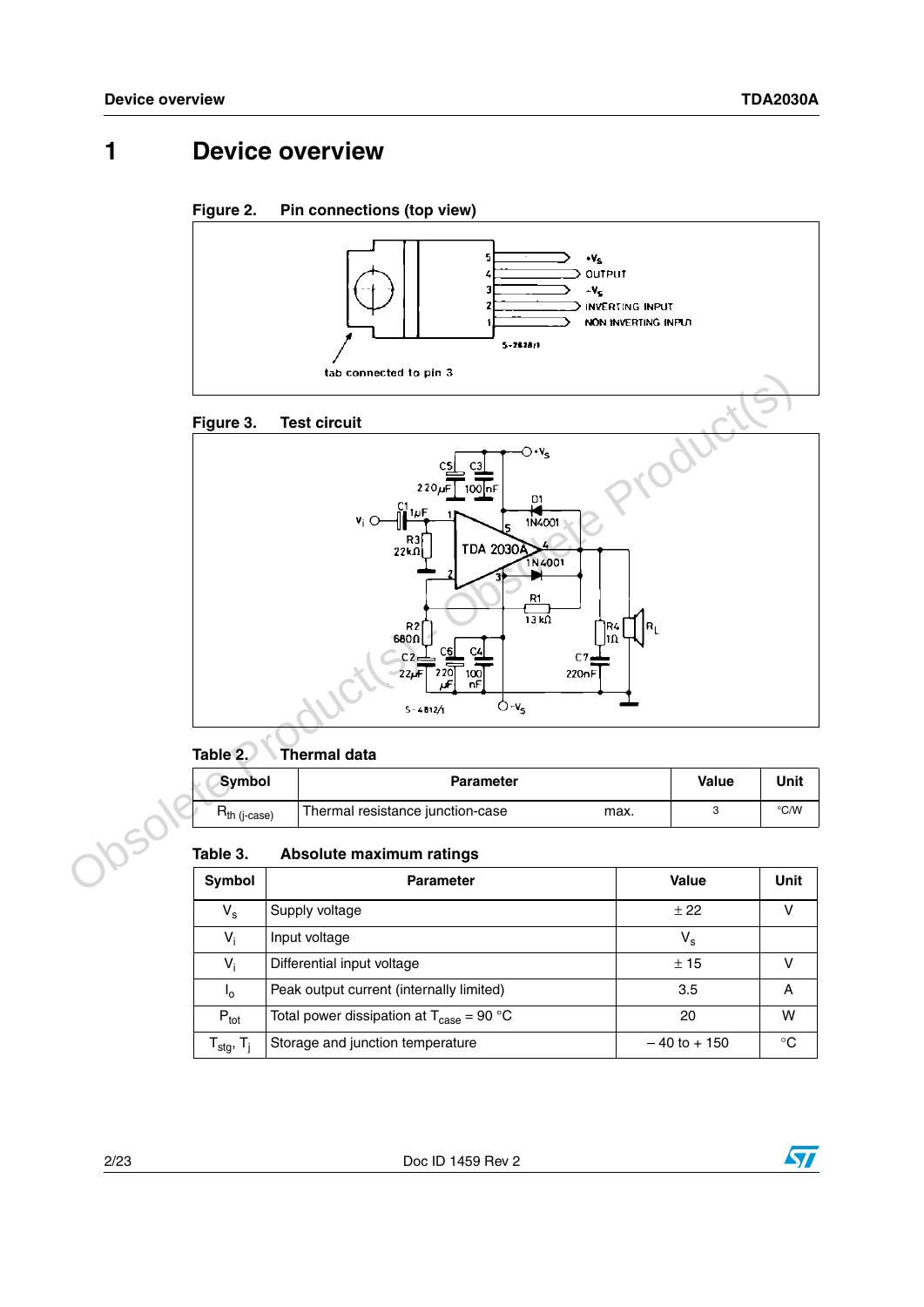### **Table 4. Electrical characteristics**

(Refer to the test circuit,  $V_S = \pm 16$  V,  $T_{amb} = 25$  °C unless otherwise specified)

|  | Symbol                                                   | <b>Parameter</b>                               | <b>Test condition</b>                                                                                                                           | Min.           | Typ.                | Max.           | Unit              |
|--|----------------------------------------------------------|------------------------------------------------|-------------------------------------------------------------------------------------------------------------------------------------------------|----------------|---------------------|----------------|-------------------|
|  | $V_{\rm s}$                                              | Supply voltage                                 |                                                                                                                                                 | ± 6            |                     | ± 22           | V                 |
|  | $I_d$<br>Quiescent drain current                         |                                                |                                                                                                                                                 |                | 50                  | 80             | mA                |
|  | $I_{b}$                                                  | Input bias current                             | $V_S = \pm 22 V$                                                                                                                                |                | 0.2                 | $\overline{c}$ | μA                |
|  | $V_{os}$                                                 | Input offset voltage                           | $V_S = \pm 22 V$                                                                                                                                |                | ± 2                 | ± 20           | mV                |
|  | $I_{\rm os}$                                             | Input offset current                           |                                                                                                                                                 |                | ± 20                | ± 200          | nA                |
|  | $P_{O}$<br>Output power                                  |                                                | $d = 0.5\%, G_v = 26 dB$<br>$f = 40$ to 15000 Hz<br>$R_L = 4 \Omega$<br>$R_L = 8 \Omega$<br>$V_S = \pm 19 V;$<br>$R_L = 8 \Omega$               | 15<br>10<br>13 | 18<br>12<br>16      |                |                   |
|  | <b>BW</b>                                                | Power bandwidth                                | $P_0 = 15 W;$<br>$R_1 = 4 \Omega$                                                                                                               |                | 100                 |                | kHz               |
|  | <b>SR</b>                                                | Slew rate                                      |                                                                                                                                                 |                | 8                   |                | $V/\mu$ sec       |
|  | $G_v$                                                    | Open loop voltage gain                         | $f = 1$ kHz                                                                                                                                     |                | 80                  |                | dB                |
|  | $G_v$                                                    | Closed loop voltage gain                       | $f = 1$ kHz                                                                                                                                     | 25.5           | 26                  | 26.5           | dB                |
|  | d                                                        | Total harmonic distortion                      | $P_0 = 0.1$ to 14 W;<br>$R_1 = 4 \Omega$<br>$f = 40$ to 15 000 Hz;<br>$f = 1$ kHz<br>$P_0 = 0.1$ to 9 W, f = 40 to 15 000Hz<br>$R_L = 8 \Omega$ |                | 0.08<br>0.03<br>0.5 |                | $\%$              |
|  | Second order CCIF<br>$d_2$<br>intermodulation distortion |                                                | $P_0 = 4W$ , $f_2 - f_1 = 1$ kHz, $R_L = 4\Omega$                                                                                               |                | 0.03                |                | $\%$              |
|  | $d_{3}$                                                  | Third order CCIF<br>intermodulation distortion | $f_1 = 14$ kHz, $f_2 = 15$ kHz<br>$2f_1 - f_2 = 13$ kHz                                                                                         |                | 0.08                |                | $\%$              |
|  | $e_N$                                                    | Input noise voltage                            | $B =$ Curve A                                                                                                                                   |                | 2                   |                | μV                |
|  |                                                          |                                                | $B = 22Hz$ to 22kHz                                                                                                                             |                | 3                   | 10             | μV                |
|  |                                                          | Input noise current                            | $B =$ Curve A                                                                                                                                   |                | 50                  |                | pA                |
|  | <sup>i</sup> N.                                          |                                                | $B = 22Hz$ to 22kHz                                                                                                                             |                | 80                  | 200            | рA                |
|  |                                                          |                                                | $R_L = 4\Omega$ , $R_q = 10k\Omega$ , B = Curve A                                                                                               |                |                     |                |                   |
|  | S/N                                                      | Signal-to-noise ratio                          | $P_{O} = 15W$                                                                                                                                   |                | 106                 |                | dВ                |
|  |                                                          |                                                | $PO = 1W$                                                                                                                                       |                | 94                  |                | dB                |
|  | $R_i$                                                    | Input resistance (pin 1)                       | (open loop) $f = 1$ kHz                                                                                                                         | 0.5            | 5                   |                | $M\Omega$         |
|  | <b>SVR</b>                                               | Supply voltage rejection                       | $R_L = 4 \Omega$ , $R_q = 22 k\Omega$                                                                                                           |                | 54                  |                | dB                |
|  |                                                          |                                                | $G_v = 26$ dB, f = 100 Hz                                                                                                                       |                |                     |                |                   |
|  | $T_j$                                                    | Thermal shutdown junction<br>temperature       |                                                                                                                                                 |                | 145                 |                | $^{\circ}{\rm C}$ |

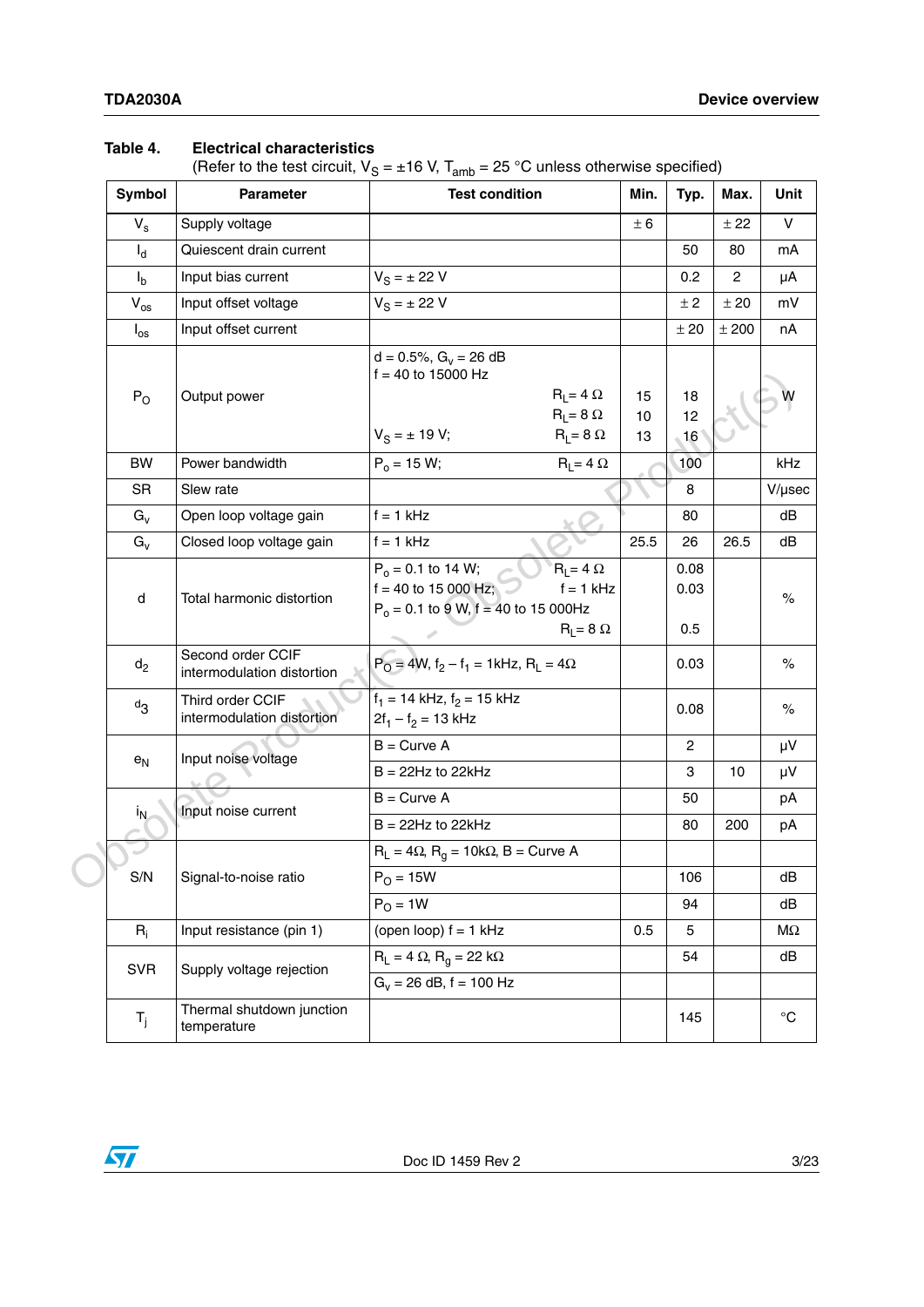







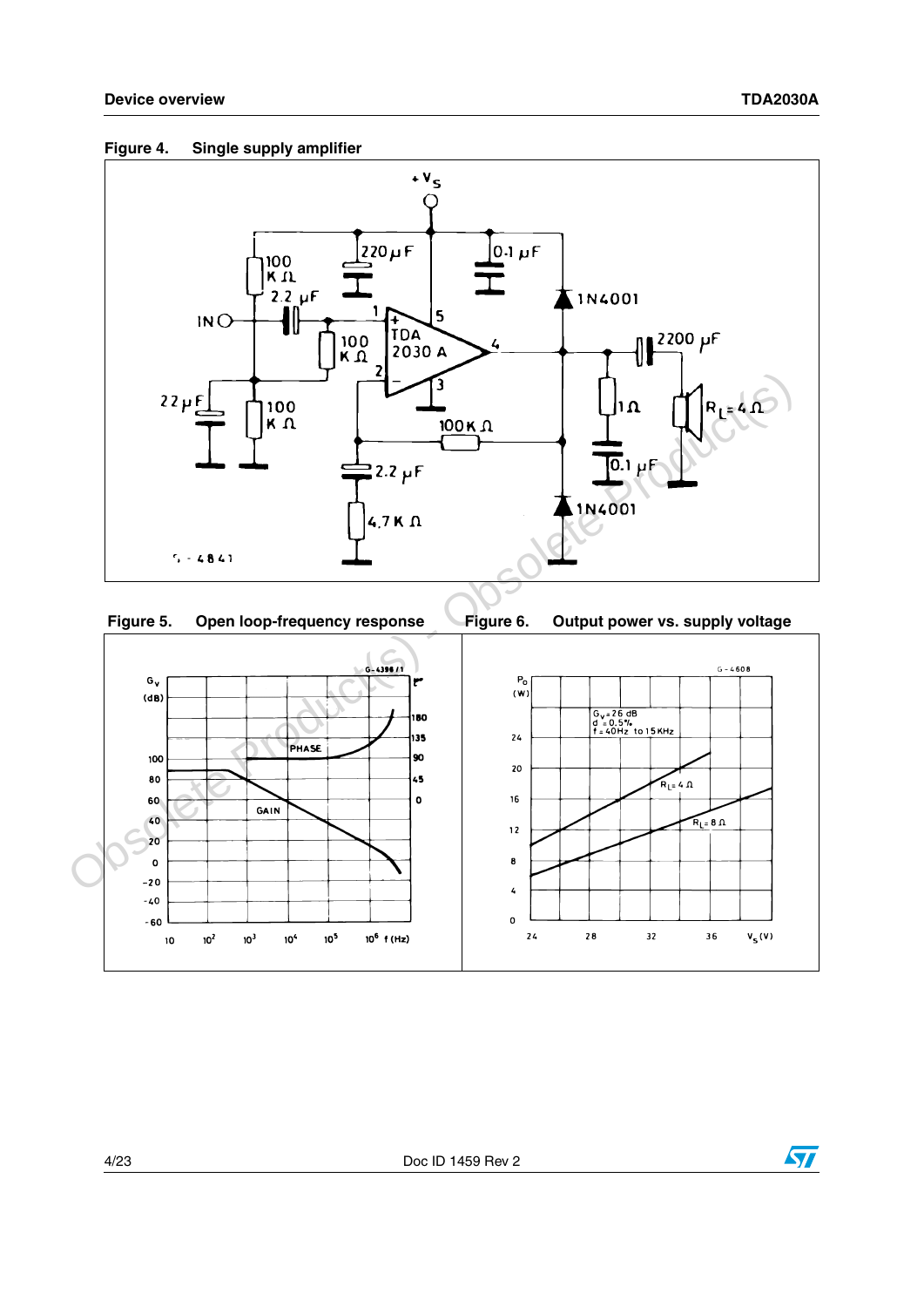

#### **Figure 7. Total harmonic distortion vs. output power (test using rise filters) Figure 8. Two-tone CCIF intermodulation distortion**







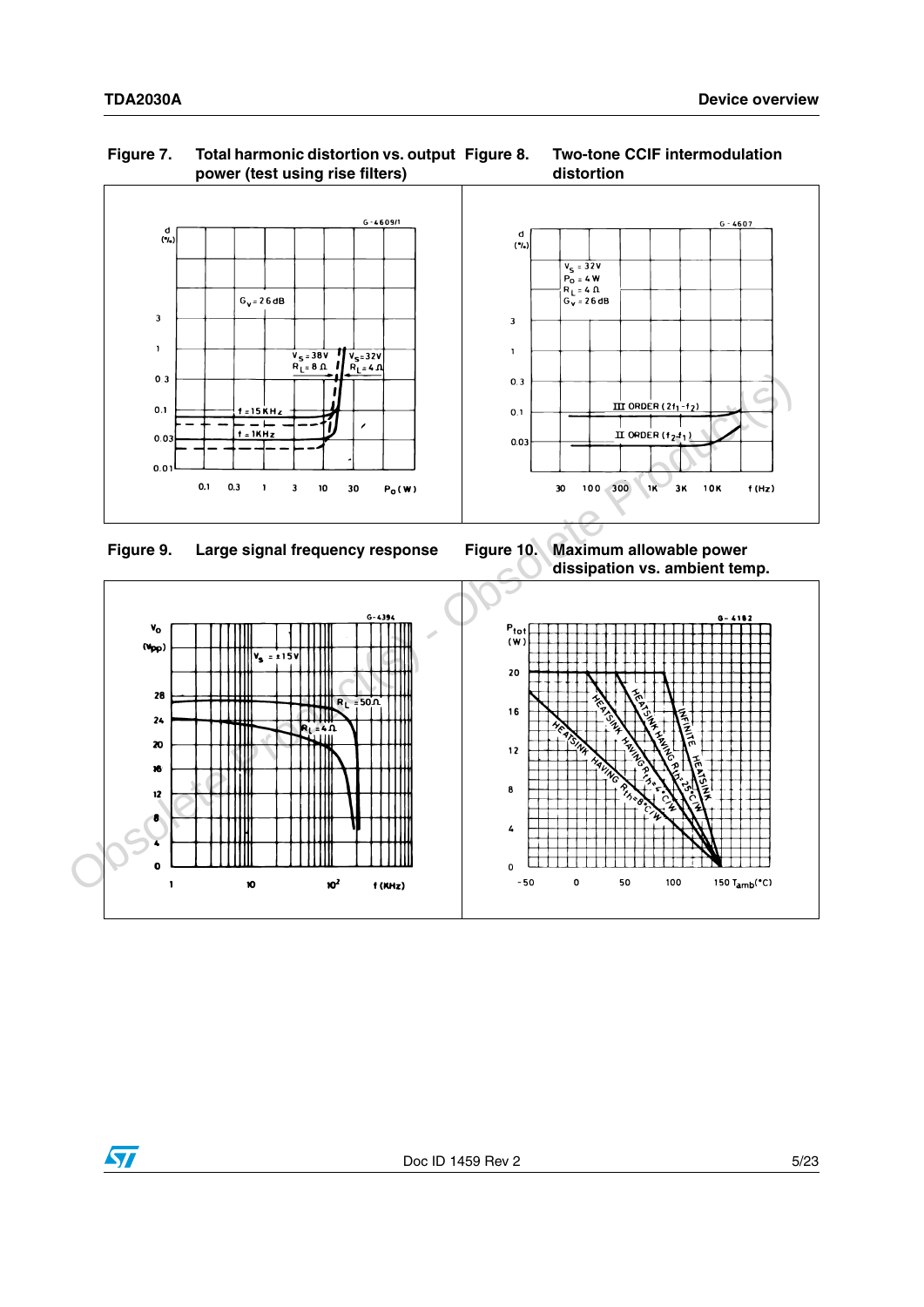

#### Figure 11. Output power vs. supply voltage









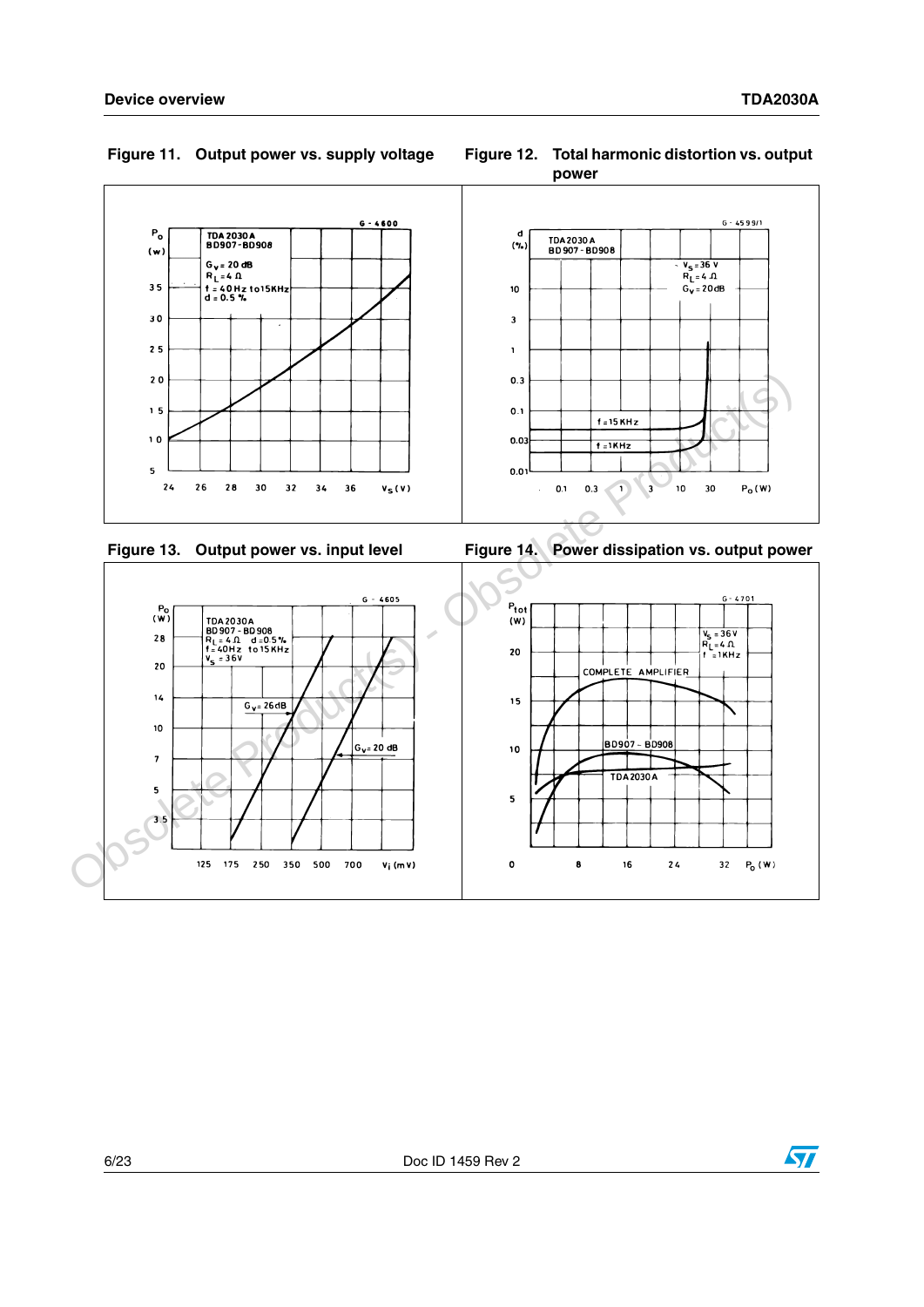$\sqrt{2}$ 



**Figure 15. Single-supply high-power amplifier (TDA2030A + BD907/BD908)**





Doc ID 1459 Rev 2 7/23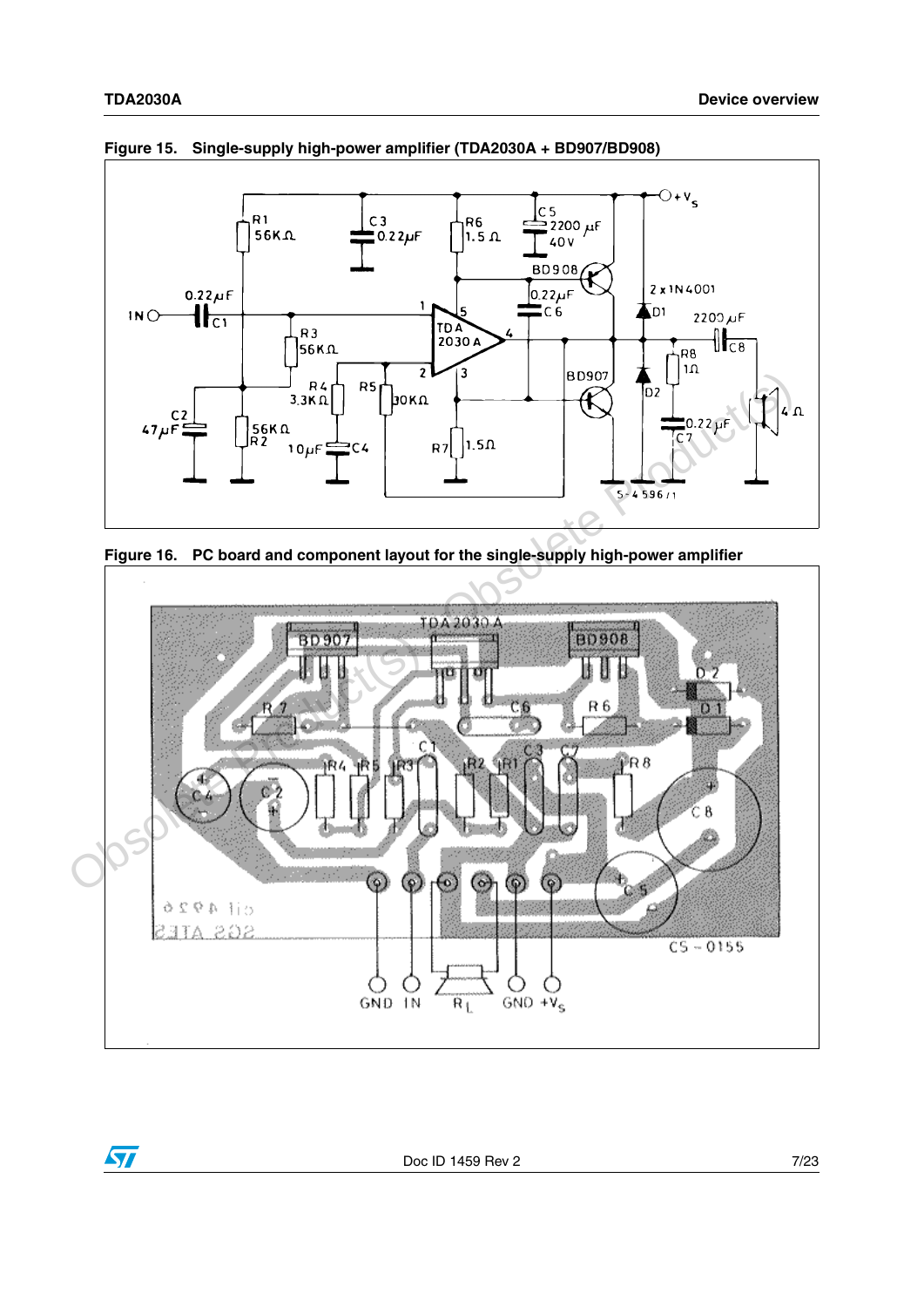| Symbol      | <b>Parameter</b>          | <b>Test conditions</b>                                                       |      | Typ. | Max. | Unit      |
|-------------|---------------------------|------------------------------------------------------------------------------|------|------|------|-----------|
| $V_{\rm s}$ | Supply voltage            |                                                                              |      | 36   | 44   | v         |
| $I_d$       | Quiescent drain current   | $V_s = 36 V$                                                                 |      | 50   |      | mA        |
|             |                           | $d = 0.5\%, R_1 = 4 \Omega$ , f = 40 z to 15 Hz                              |      |      |      |           |
|             |                           | $V_s = 39 V$                                                                 |      | 35   |      | w         |
|             |                           | $V_s = 36 V$                                                                 |      | 28   |      | W         |
| $P_0$       | Output power              | d = 10%, $R_L$ = 4 $\Omega$ , f = 1 kHz                                      |      |      |      |           |
|             |                           | $V_s = 39 V$                                                                 |      | 44   |      | w         |
|             |                           | $V_s = 36 V$                                                                 |      | 35   |      | W         |
| $G_v$       | Voltage gain              | $f = 1$ kHz                                                                  | 19.5 | 20   | 20.5 | dB        |
| SR.         | Slew rate                 |                                                                              |      | 8    |      | $V/\mu s$ |
|             | Total harmonic distortion | $f = 1$ kHz                                                                  |      | 0.02 |      | %         |
| d           |                           | $P_0$ = 20 W; f = 40 Hz to 15 kHz                                            |      | 0.05 |      | $\%$      |
| $V_i$       | Input sensitivity         | $G_v = 20$ dB, f = 1 kHz, P <sub>o</sub> = 20 W, R <sub>L</sub> = 4 $\Omega$ | 890  |      | m۷   |           |
| S/N         | Signal-to-noise ratio     | $R_L = 4 \Omega$ , $R_q = 10 k\Omega$ , B = Curve A                          |      |      |      |           |
|             |                           | $P_0 = 25 W$                                                                 |      | 108  |      | dB        |
|             |                           | $P_0 = 4 W$                                                                  |      | 100  |      | dB        |

**Table 5. Typical performance of the single-supply high-power amplifier**

### <span id="page-7-0"></span>**Figure 17. Typical amplifier with spilt power supply**







8/23 Doc ID 1459 Rev 2

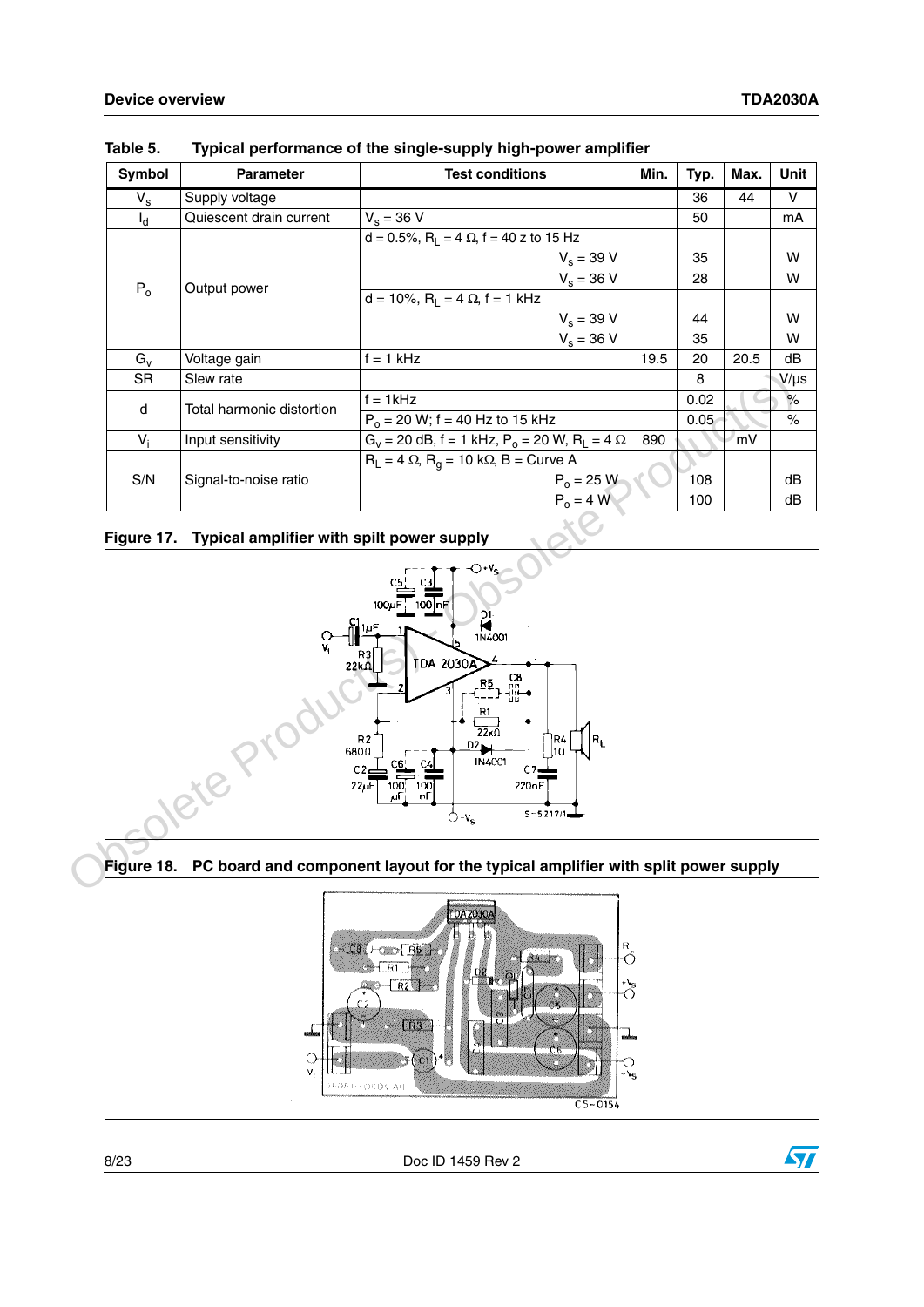

Figure 19. Bridge amplifier with split power supply  $(P_0 = 34 \text{ W}, V_S = \pm 16 \text{ V})$ 



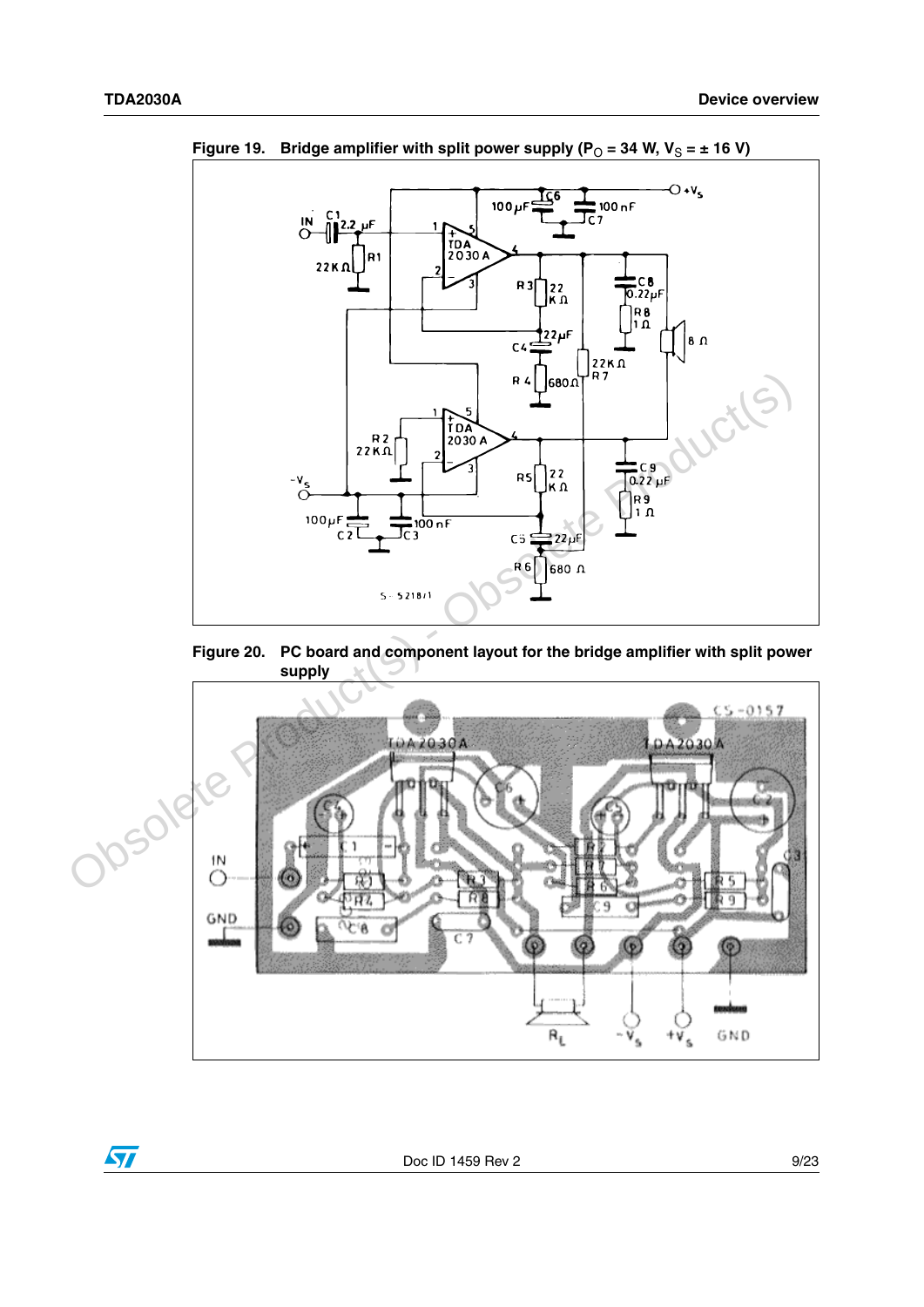### **2 Multiway speaker systems and active boxes**

Multiway loudspeaker systems provide the best possible acoustic performance since each loudspeaker is specially designed and optimized to handle a limited range of frequencies. Commonly, these loudspeaker systems divide the audio spectrum into two or three bands.

<span id="page-9-0"></span>To maintain a flat frequency response over the hi-fi audio range, the bands covered by each loudspeaker must overlap slightly. Imbalance between the loudspeakers produces unacceptable results, therefore it is important to ensure that each unit generates the correct amount of acoustic energy for its segment of the audio spectrum. In this respect it is also important to know the energy distribution of the music spectrum to determine the cutoff frequencies of the crossover filters (see *[Figure 21](#page-9-0)*). As an example, a 100 W three-way system with crossover frequencies of 400 Hz and 3 kHz would require 50 W for the woofer, 35 W for the midrange unit and 15 W for the tweeter.



significantly less than a good passive filter using air cored inductors and non-electrolytic capacitors. In addition, active filters do not suffer from the typical defects of passive filters:

- power less
- increased impedance seen by the loudspeaker (lower damping)
- difficulty of precise design due to variable loudspeaker impedance.

Obviously, active crossovers can only be used if a power amplifier is provided for each drive unit. This makes it particularly interesting and economically sound to use monolithic power amplifiers.

In some applications, complex filters are not really necessary and simple RC low-pass and high-pass networks (6 dB/octave) can be recommended. The results obtained are excellent because this is the best type of audio filter and the only one free from phase and transient distortion.

10/23 Doc ID 1459 Rev 2

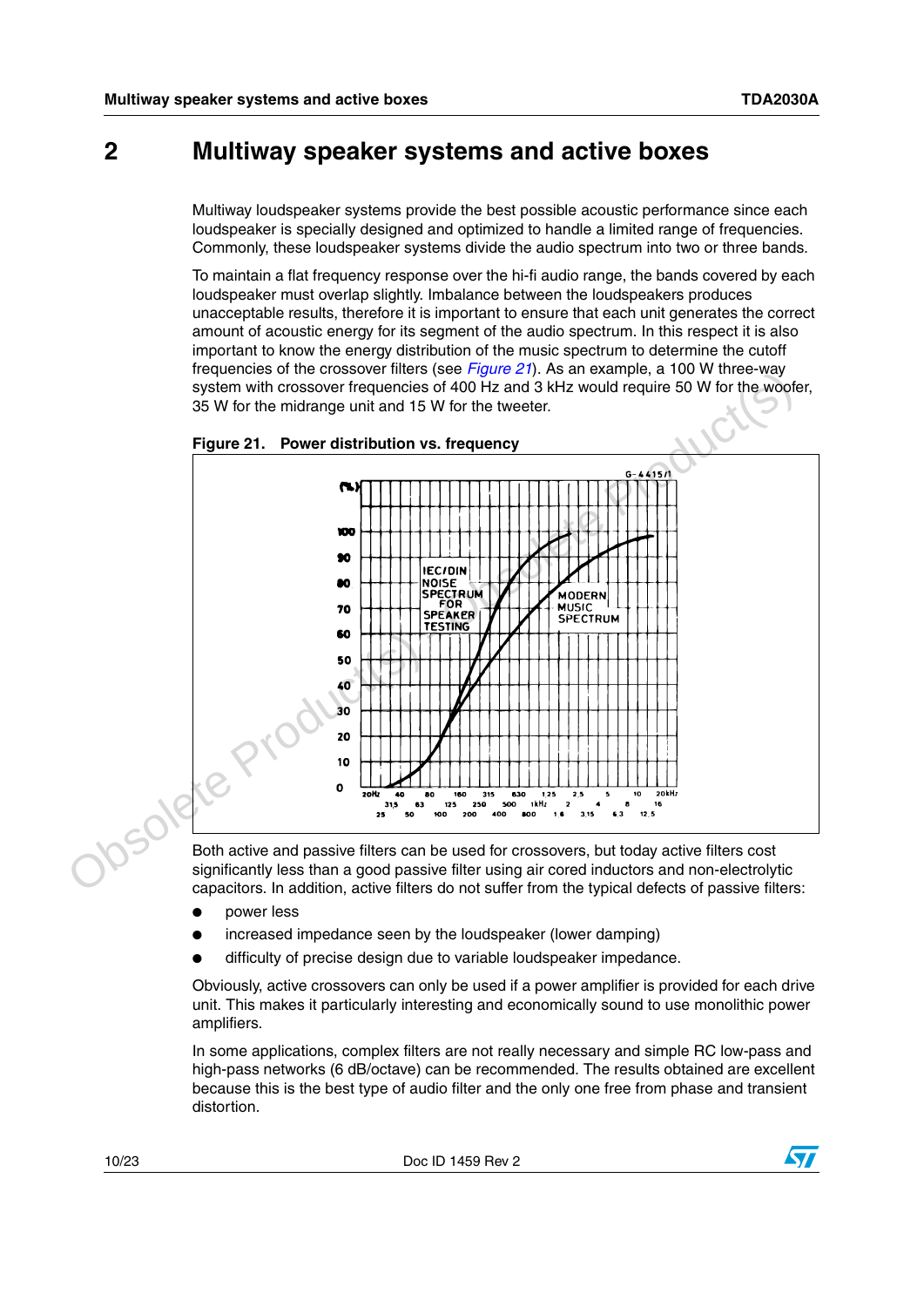The rather poor out-of-band attenuation of single RC filters means that the loudspeaker must operate linearly well beyond the crossover frequency to avoid distortion.

A more effective solution, "Active Power Filter" by STMicroelectronics is shown in *[Figure 22](#page-10-0)*.

<span id="page-10-0"></span>**Figure 22. Active Power Filter**



The proposed circuit can realize combined power amplifiers and 12 dB/octave or 18 dB/octave high-pass or low-pass filters.

In practice, at the input pins of the amplifier two equal and in-phase voltages are available, as required for the active filter operation.

The impedance at the pin (-) is of the order of 100  $\Omega$ , while that of the pin (+) is very high, which is also what was wanted.

The component values calculated for  $f_c$  = 900 Hz using a Bessek 3rd order Sallen and Key structure are :

| $C_1 = C_2 = C_3$ | -11            |              | к.           |
|-------------------|----------------|--------------|--------------|
| 22.5C<br>.        | 8.2 k $\Omega$ | にんしへ<br>65 Z | 33 $k\Omega$ |
|                   |                |              |              |

Using this type of crossover filter, a complete 3-way 60 W active loudspeaker system is shown in *Figure 23*.

It employs  $2<sup>nd</sup>$  order Butterworth filters with the crossover frequencies equal to 300 Hz and 3 kHz. The midrange section consists of two filters, a high-pass circuit followed by a lowpass network. With  $V_s = 36$  V the output power delivered to the woofer is 25 W at d = 0.06%  $(30 W at d = 0.5\%)$ . The proposed circuit can realize combined power amplifiers and 12 dB/octave or<br>18 dB/octave high-pass or low-pass illters interval and in-phase voltages are available<br>the maptaice, at the input pins of the amplifier two e

The power delivered to the midrange and the tweeter can be optimized in the design phase taking in account the loudspeaker efficiency and impedance ( $R_1 = 4 \Omega$  to 8  $\Omega$ ).

It is quite common that midrange and tweeter speakers have an efficiency 3 dB higher than woofers.

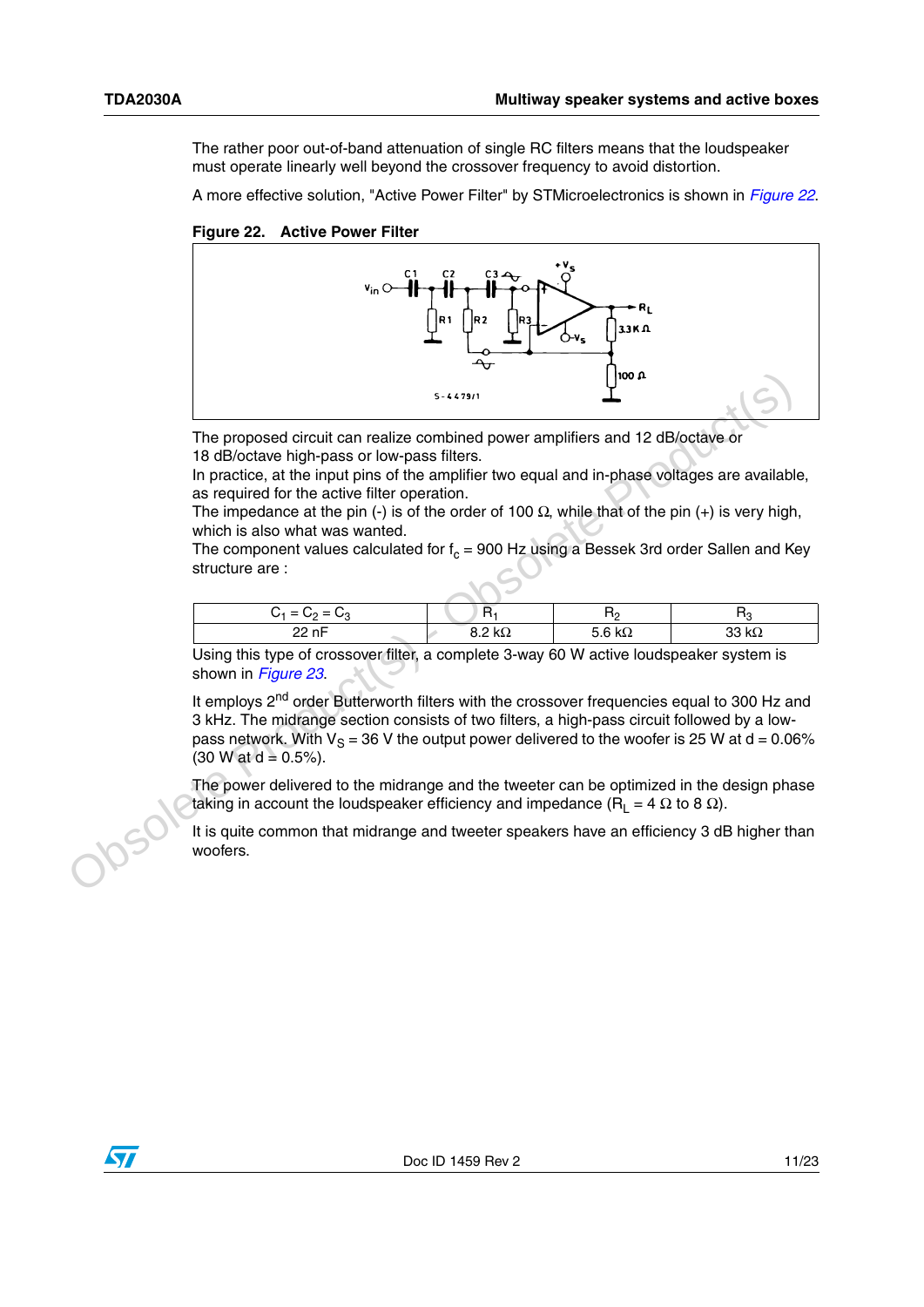

<span id="page-11-0"></span>Figure 23. 3-way 60 W active loudspeaker system  $(V_S = 36 V)$ 

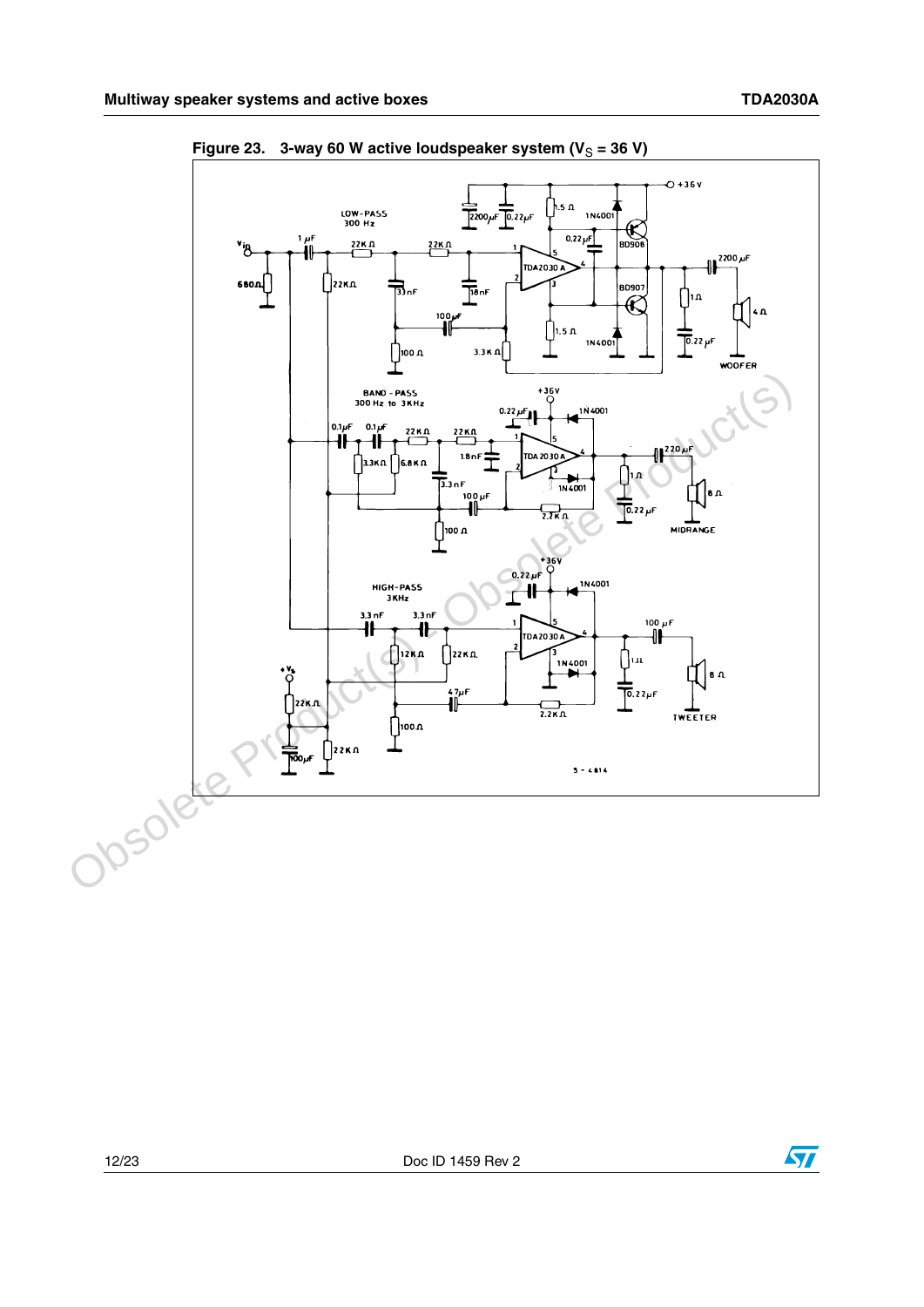## **3 Musical instruments amplifiers**

Another important field of application for active systems is music.

In this area the use of several medium power amplifiers is more convenient than a single high-power amplifier, and it is also more realiable. A typical example (see *[Figure 24](#page-12-0)*) consists of four amplifiers each driving a low-cost, 12-inch loudspeaker. This application can supply 80 to 160  $W<sub>RMS</sub>$ .



<span id="page-12-0"></span>**Figure 24. High-power active box for musical instrument**

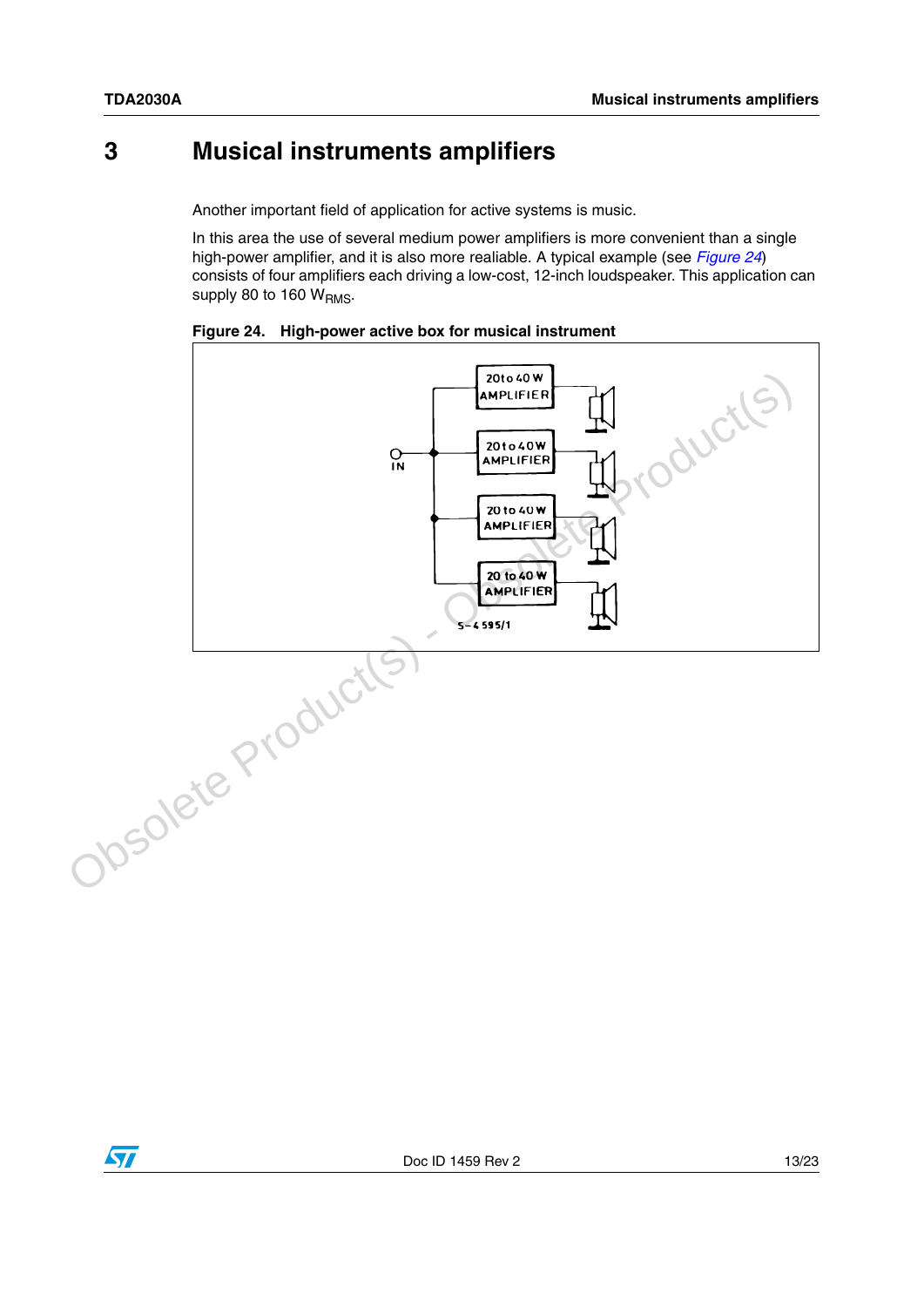### **4 Transient intermodulation distortion (TIM)**

Transient intermodulation distortion is an unfortunate phenomen associated with negativefeedback amplifiers. When a feedback amplifier receives an input signal which rises very steeply, i.e. contains high-frequency components, the feedback can arrive too late so that the amplifiers overloads and a burst of intermodulation distortion will be produced as in *[Figure 25](#page-13-0)*. Since transients occur frequently in music this obviously a problem for the designer of audio amplifiers. Unfortunately, heavy negative feedback is frequency used to reduce the total harmonic distortion of an amplifier, which tends to aggravate the transient intermodulation (TIM situation). The best known method for the measurement of TIM consists of feeding sine waves superimposed onto square waves, into the amplifier under test. The output spectrum is then examined using a spectrum analyser and compared to the input. This method suffers from serious disadvantages : the accuracy is limited, the measurement is a rather delicate operation and an expensive spectrum analyser is essential. A new approach applied by STMicroelectronics to monolithic amplifiers measurement is fast, cheap (it requires nothing more sophisticated than an oscilloscope) and sensitive - and it can be used for values as low as 0.002% in high-power amplifiers.



<span id="page-13-0"></span>**Figure 25. Overshoot phenomenon in feedback amplifiers**

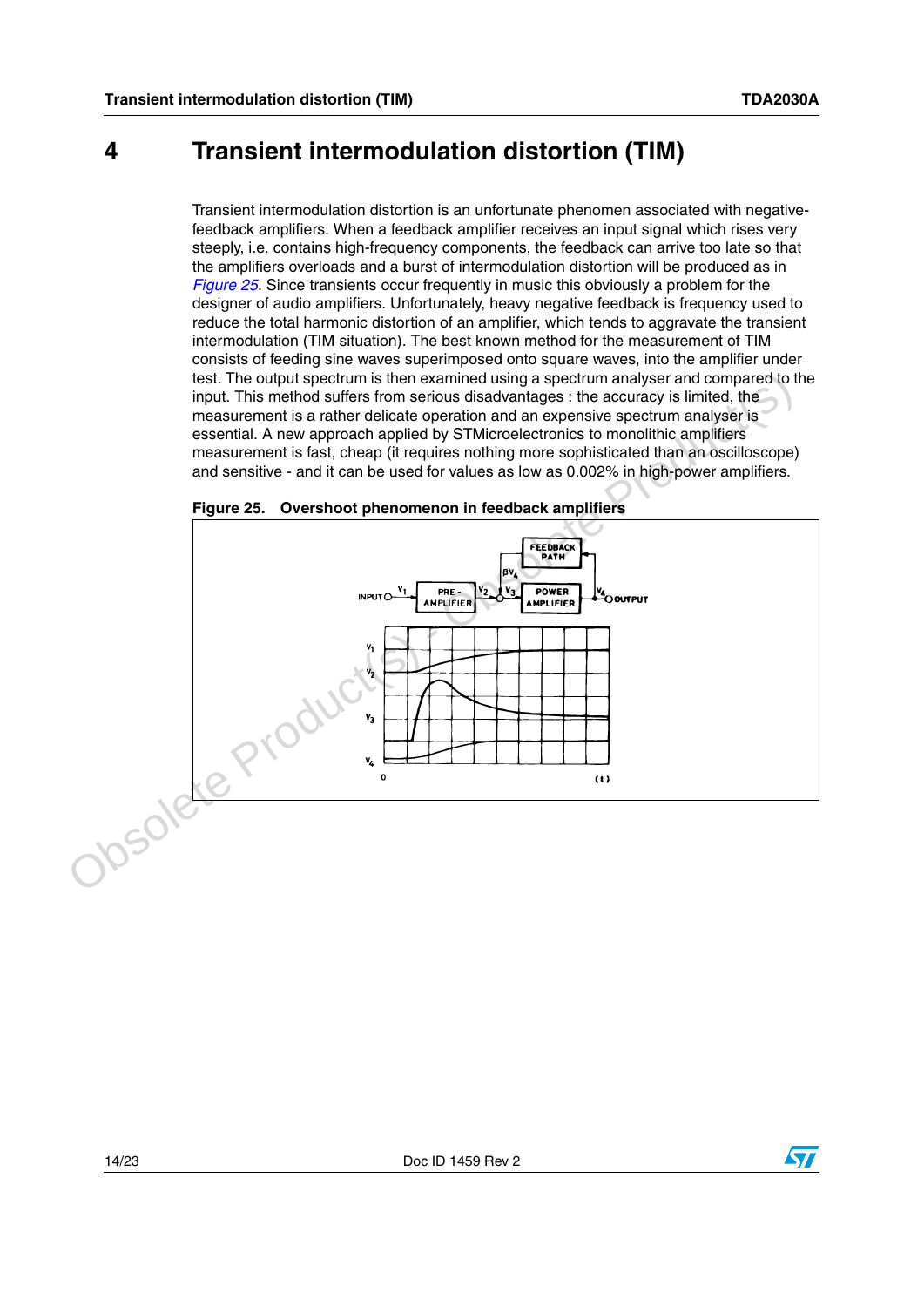$\sqrt{2}$ 

The "inverting-sawtooth" method of measurement is based on the response of an amplifier to a 20 kHz sawtooth waveform. The amplifier has no difficulty following the slow ramp, but it cannot follow the fast edge. The output will follow the upper line in *[Figure 26](#page-14-0)* cutting of the shaded area and thus increasing the mean level. If this output signal is filtered to remove the sawtooth, direct voltage remains which indicates the amount of TIM distortion, although it is difficult to measure because it is indistinguishable from the DC offset of the amplifier. This problem is neatly avoided in the IS-TIM method by periodically inverting the sawtooth waveform at a low audio frequency as shown in *[Figure 27](#page-14-1)*.

<span id="page-14-0"></span>



<span id="page-14-1"></span>



In the case of the sawtooth in *Figure 27* the mean level was increased by the TIM distortion, for a sawtooth in the other direction, the opposite is true. The result is an AC signal at the output whose peak-to-peak value is the TIM voltage, which can be measured easily with an oscilloscope. If the peak-to-peak value of the signal and the peak-to-peak of the inverting sawtooth are measured, the TIM can be found very simply from:

$$
TIME \frac{V_{OUT}}{V_{sawtooth}} \cdot 100
$$

In *[Figure 28](#page-15-0)* the experimental results are shown for the 30 W amplifier using the TDA2030A as a driver and a low-cost complementary pair. A simple RC filter on the input of the amplifier to limit the maximum signal slope (SS) is an effective way to reduce TIM.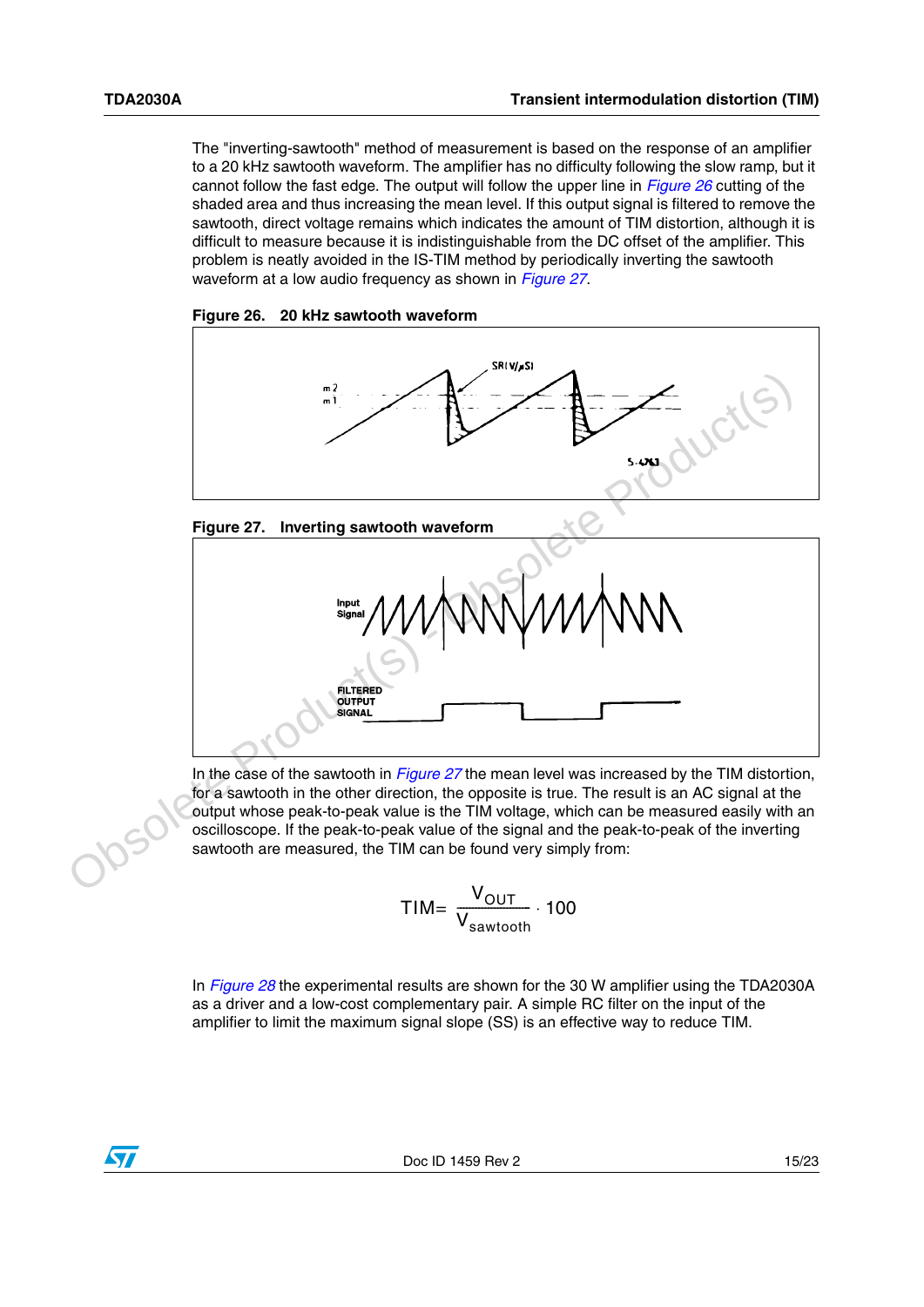

<span id="page-15-0"></span>**Figure 28. TIM distortion versus output power**

The diagram of *Figure 29* originated by STMicroelectronics can be used to find the slew rate (SR) required for a given output power or voltage and a TIM design target.

For example if an anti-TIM filter with a cutoff at 30 kHz is used and the max. peak-to-peak output voltage is 20 V then, referring to the diagram, a slew rate of 6 V/ms is necessary for 0.1% TIM. As shown slew rates of above 10 V/ms do not contribute to a further reduction in TIM.

Slew rates of 100 V/ms are not only useless but also a disadvantage in hi-fi audio amplifiers because they tend to turn the amplifier into a radio receiver.



#### <span id="page-15-1"></span>**Figure 29. TIM design diagram (** $f<sub>C</sub> = 30$  **kHz)**

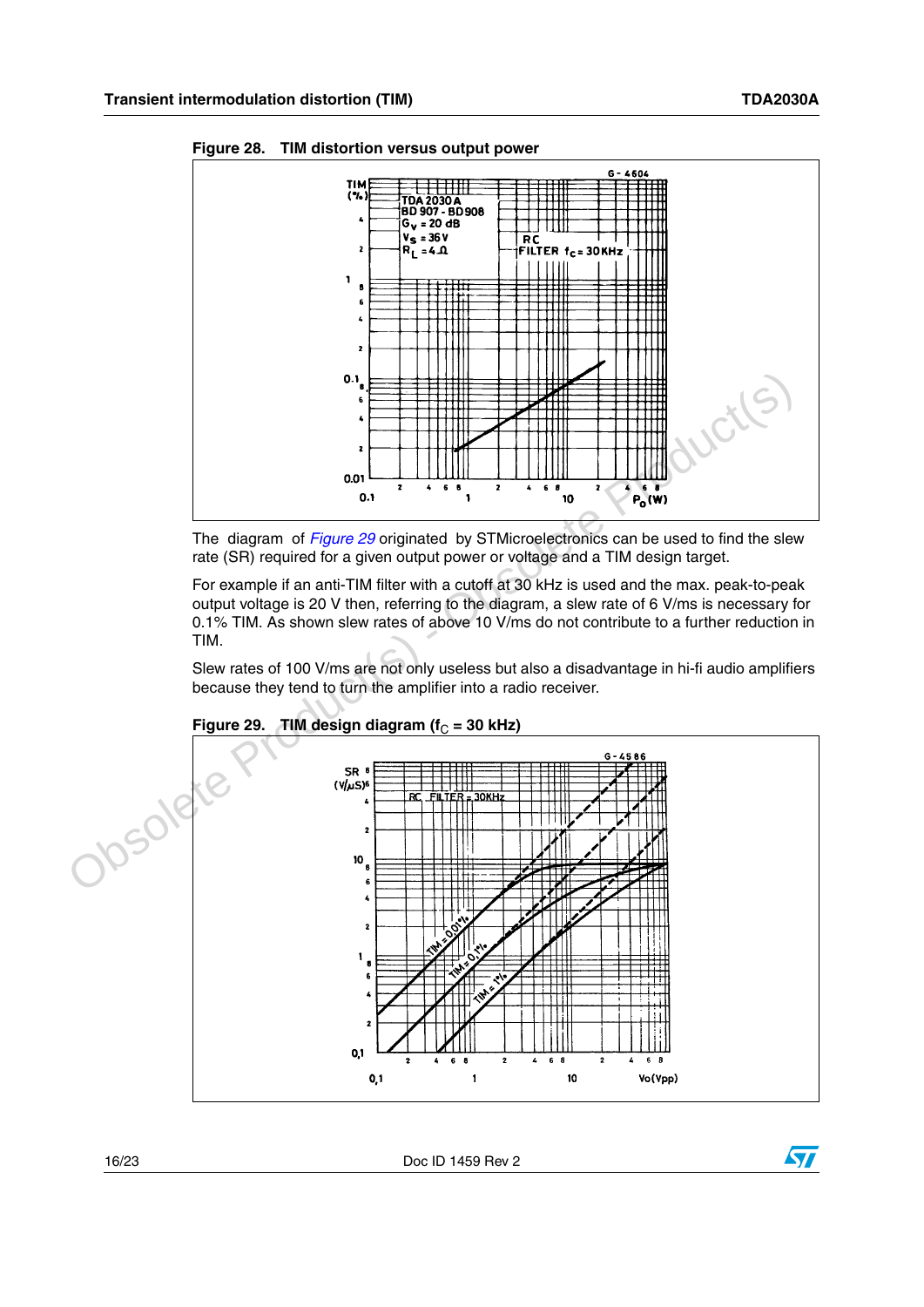### **5 Power supply**

Using a monolithic audio amplifier with non-regulated supply voltage, it is important to design the power supply correctly. For any operation it must provide a supply voltage less than the maximum value fixed by the IC breakdown voltage.

It is essential to take into account all the operating conditions, in particular mains fluctuations and supply voltage variations with and without load. The TDA2030A (VS max = 44 V) is particularly suitable for substitution of the standard IC power amplifiers (with VS max = 36 V) for more reliable applications. An example, using a simple full-wave rectifier followed by a capacitor filter, is shown in *[Table 6](#page-16-1)* and in the diagram of *[Figure 30](#page-16-0)*.



<span id="page-16-0"></span>**Figure 30. DC characteristics of 50 W non-regulated supply**

<span id="page-16-1"></span>**Table 6. DC characteristics of 50 W non-regulated supply**

| <b>Mains</b> | <b>Secondary</b><br>voltage | DC output voltage (Vo) |               |             |  |
|--------------|-----------------------------|------------------------|---------------|-------------|--|
| (220 V)      |                             | $I_0 = 0$              | $I_0 = 0.1 A$ | $I_0 = 1 A$ |  |
| $+20%$       | 28.8 V                      | 43.2 V                 | 42 V          | 37.5 V      |  |
| $+15%$       | 27.6 V                      | 41.4 V                 | 40.3 V        | 35.8 V      |  |
| $+10%$       | 26.4 V                      | 39.6 V                 | 38.5 V        | 34.2 V      |  |
|              | 24 V                        | 36.2 V                 | 35 V          | 31 V        |  |
| $-10%$       | 21.6 V                      | 32.4 V                 | 31.5V         | 27.8 V      |  |
| $-15%$       | 20.4 V                      | 30.6 V                 | 29.8 V        | 26 V        |  |
| $-20%$       | 19.2 V                      | 28.8 V                 | 28 V          | 24.3 V      |  |

A regulated supply is not usually used for the power output stages because its dimensioning must be done taking into account the power to supply in the signal peaks. They are only a small percentage of the total music signal, with consequently large overdimensioning of the circuit.

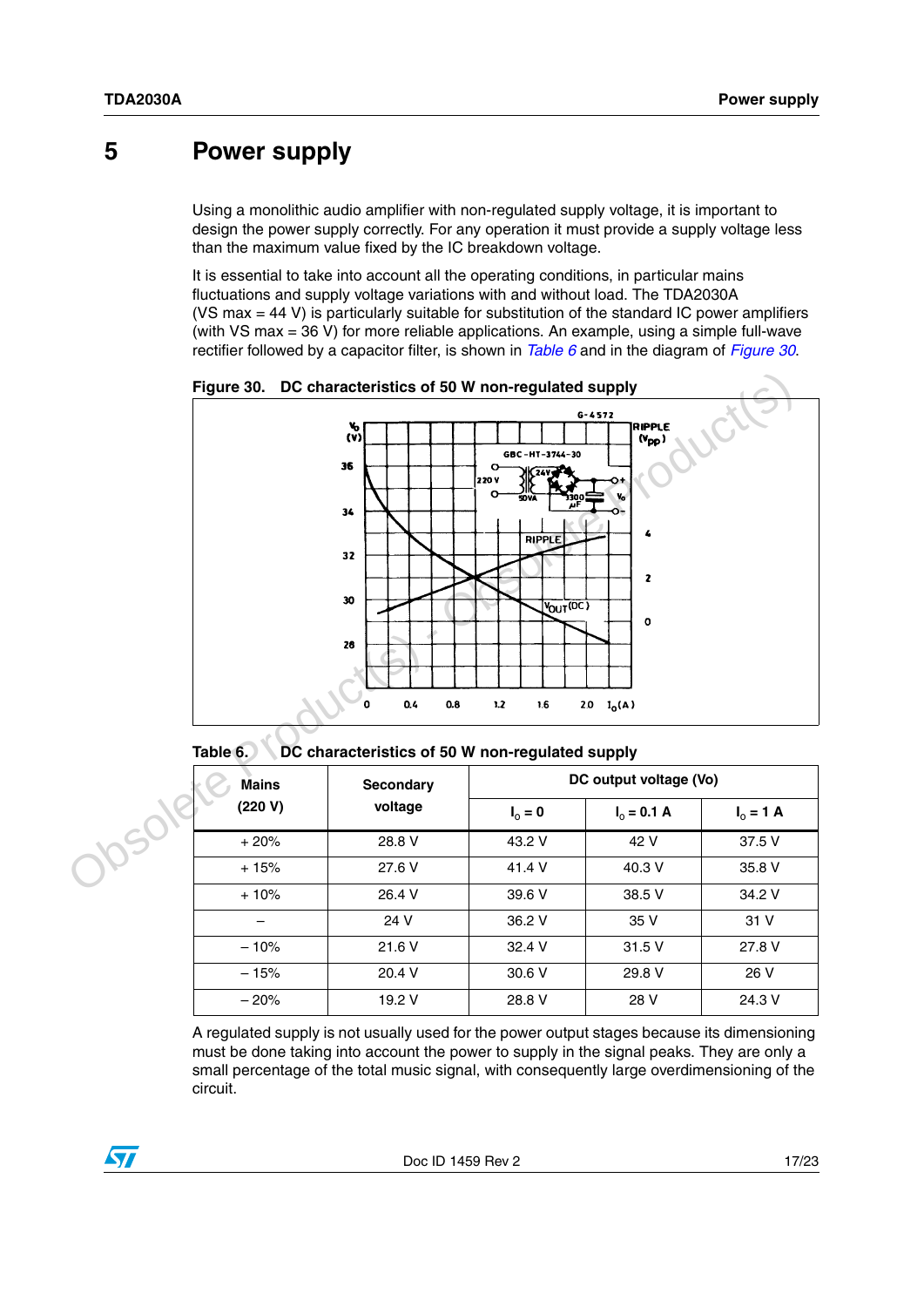Even if, with a regulated supply, higher output power can be obtained ( $V_S$  is constant in all operating conditions), the additional cost and power dissipation do not usually justify its use. Using non-regulated supplies, there are fewer design restrictions. In fact, when signal peaks are present, the capacitor filter acts as a flywheel, supplying the required energy. In average conditions, the continuous power supplied is lower. The music power/continuous power ratio is greater in this case than for the case of regulated supply, with space saving and cost reduction.

Obsolete Product(s) - Obsolete Product(s)

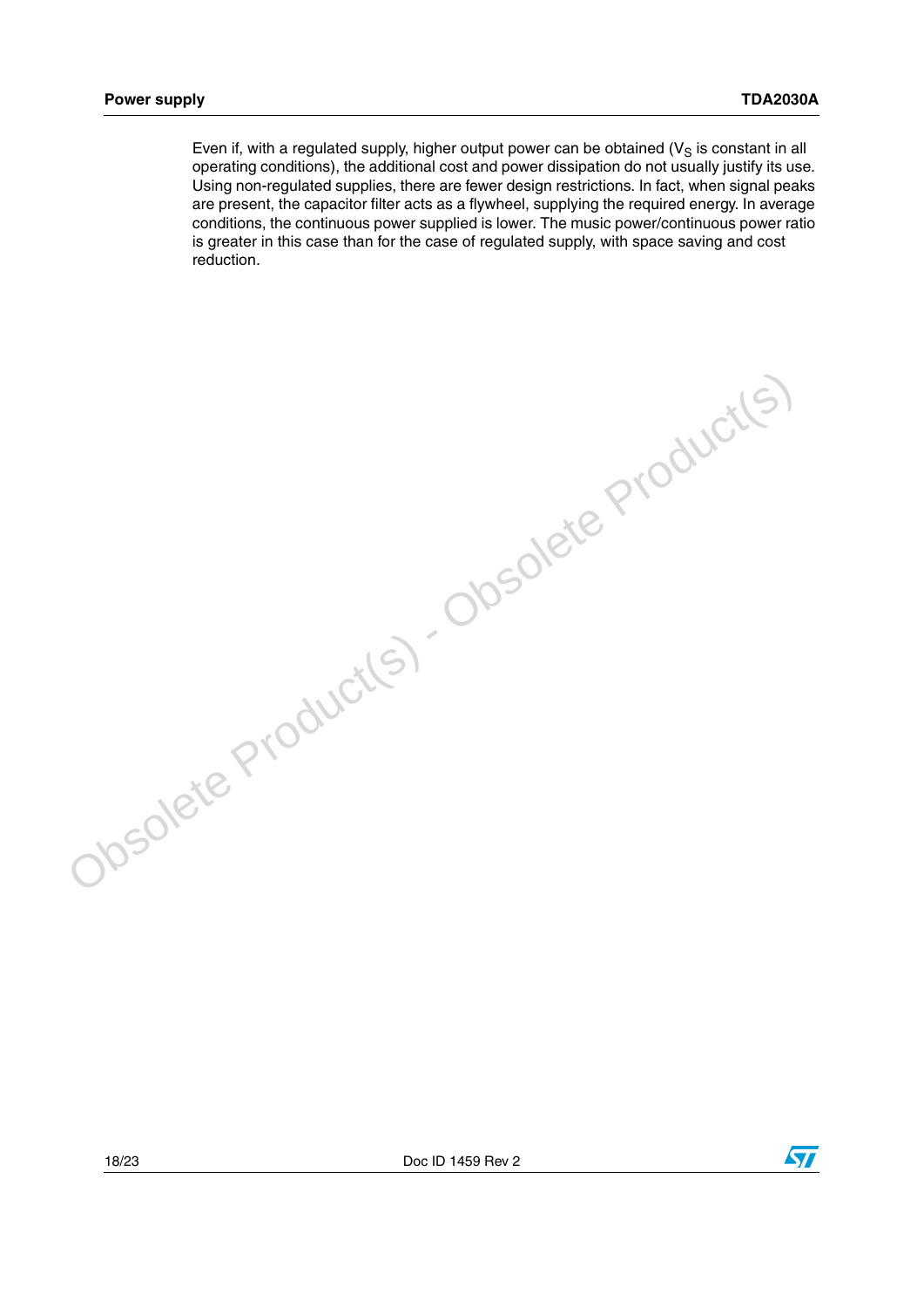## **6 Application recommendation**

The recommended values of the components are those shown in the application circuit of *[Figure 17](#page-7-0)*. Different values can be used, please refer to the guidelines in *[Table 7](#page-18-0)*.

| Comp.                                                                       | Recom.<br>value               | <b>Purpose</b>                                      | <b>Larger than</b><br>recommended value                           | <b>Smaller than</b><br>recommended value |  |
|-----------------------------------------------------------------------------|-------------------------------|-----------------------------------------------------|-------------------------------------------------------------------|------------------------------------------|--|
| R1                                                                          | $22 k\Omega$                  | Closed loop gain setting                            | Increase of gain                                                  | Decrease of gain                         |  |
| R <sub>2</sub>                                                              | 680Ω                          | Closed loop gain setting                            | Decrease of gain <sup>(1)</sup>                                   | Increase of gain                         |  |
| R <sub>3</sub>                                                              | 22 $k\Omega$                  | Non inverting input<br>biasing                      | Increase of input impedance                                       | Decrease of input<br>impedance           |  |
| R <sub>4</sub>                                                              | 1 $\Omega$                    | Frequency stability                                 | Danger of oscillation at high<br>frequencies with inductive loads |                                          |  |
| R <sub>5</sub>                                                              | $\cong$ 3 R2                  | Upper frequency cutoff                              | Poor high-frequency attenuation                                   | Danger of oscillation                    |  |
| C1                                                                          | $1 \mu F$                     | Input DC decoupling                                 |                                                                   | Increase of low-frequency<br>cutoff      |  |
| C <sub>2</sub>                                                              | $22 \mu F$                    | Inverting DC decoupling                             |                                                                   | Increase of low-frequency<br>cutoff      |  |
| C3, C4                                                                      | $0.1 \mu F$                   | Supply voltage bypass                               |                                                                   | Danger of oscillation                    |  |
| C5, C6                                                                      | 100 µF                        | Supply voltage bypass                               |                                                                   | Danger of oscillation                    |  |
| C7                                                                          | $0.22 \mu F$                  | Frequency stability                                 |                                                                   | Larger bandwidth                         |  |
| C <sub>8</sub>                                                              | $\approx \frac{1}{2\pi B R1}$ | Upper frequency cutoff                              | Smaller bandwidth                                                 | Larger bandwidth                         |  |
| D1, D2                                                                      | 1N4001                        | To protect the device against output voltage spikes |                                                                   |                                          |  |
| 1. The value of closed loop gain must be higher than 24 dB.<br>Obsolete Pro |                               |                                                     |                                                                   |                                          |  |

<span id="page-18-0"></span>**Table 7. Recommended values of components for a typical amplifier**

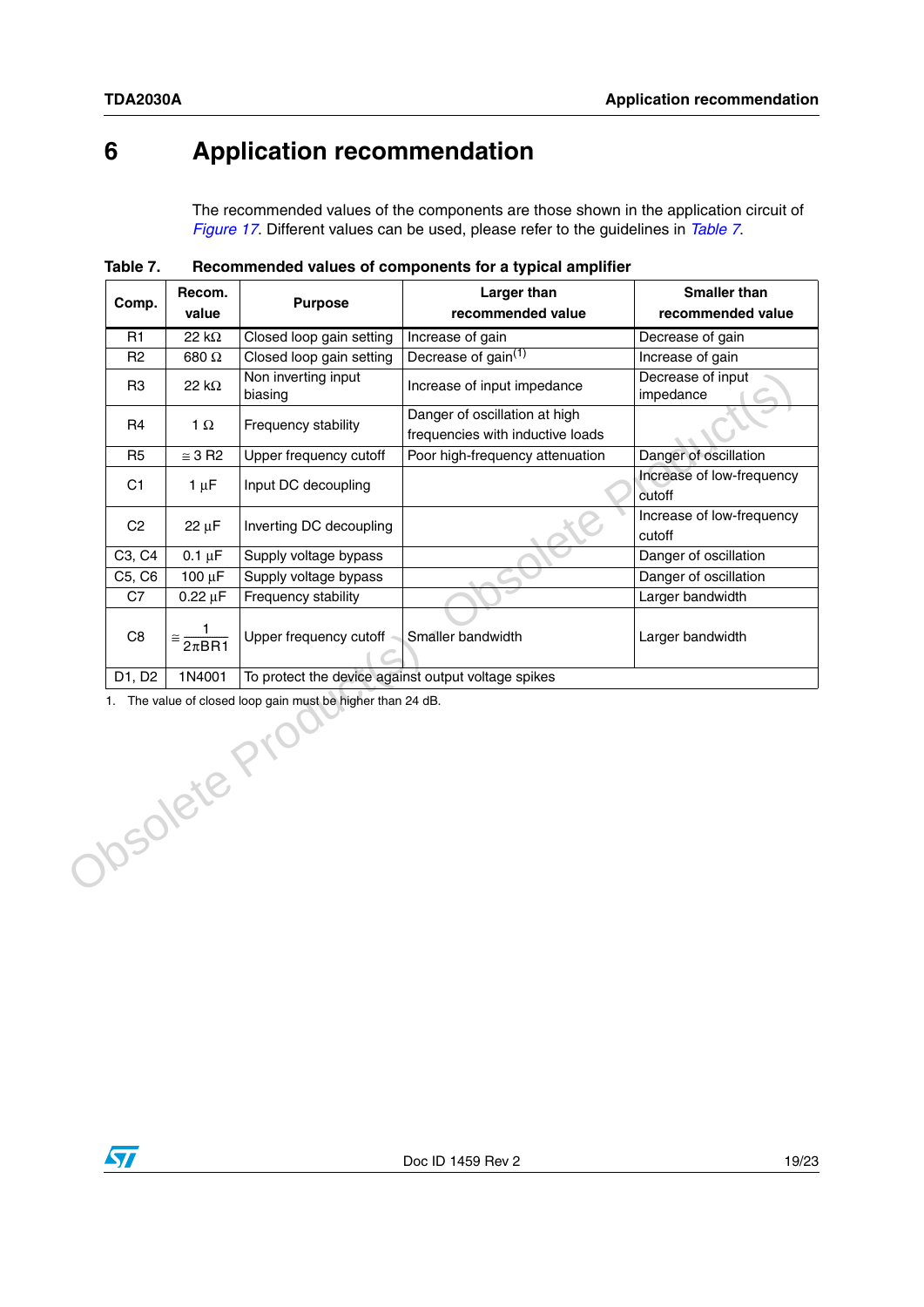### **7 Protections**

### **7.1 Short-circuit protection**

The TDA2030A has an original circuit which limits the current of the output transistors. This function can be considered as being peak power limiting rather than simple current limiting. It reduces the possibility that the device gets damaged during an accidental short-circuit from AC output to ground.

### **7.2 Thermal shutdown**

The presence of a thermal limiting circuit offers the following advantages:

- 1. An overload on the output (even if it is permanent), or an above-limit ambient temperature can be easily supported since Ti cannot be higher than 150  $\degree$ C.
- 2. The heatsink can have a smaller factor of safety compared with that of a conventional circuit. There is no possibility of device damage due to high junction temperature. If, for any reason, the junction temperature increases up to 150  $^{\circ}$ C, the thermal shutdown simply reduces the power dissipation and the current consumption.Obsolete Product(s) - Obsolete

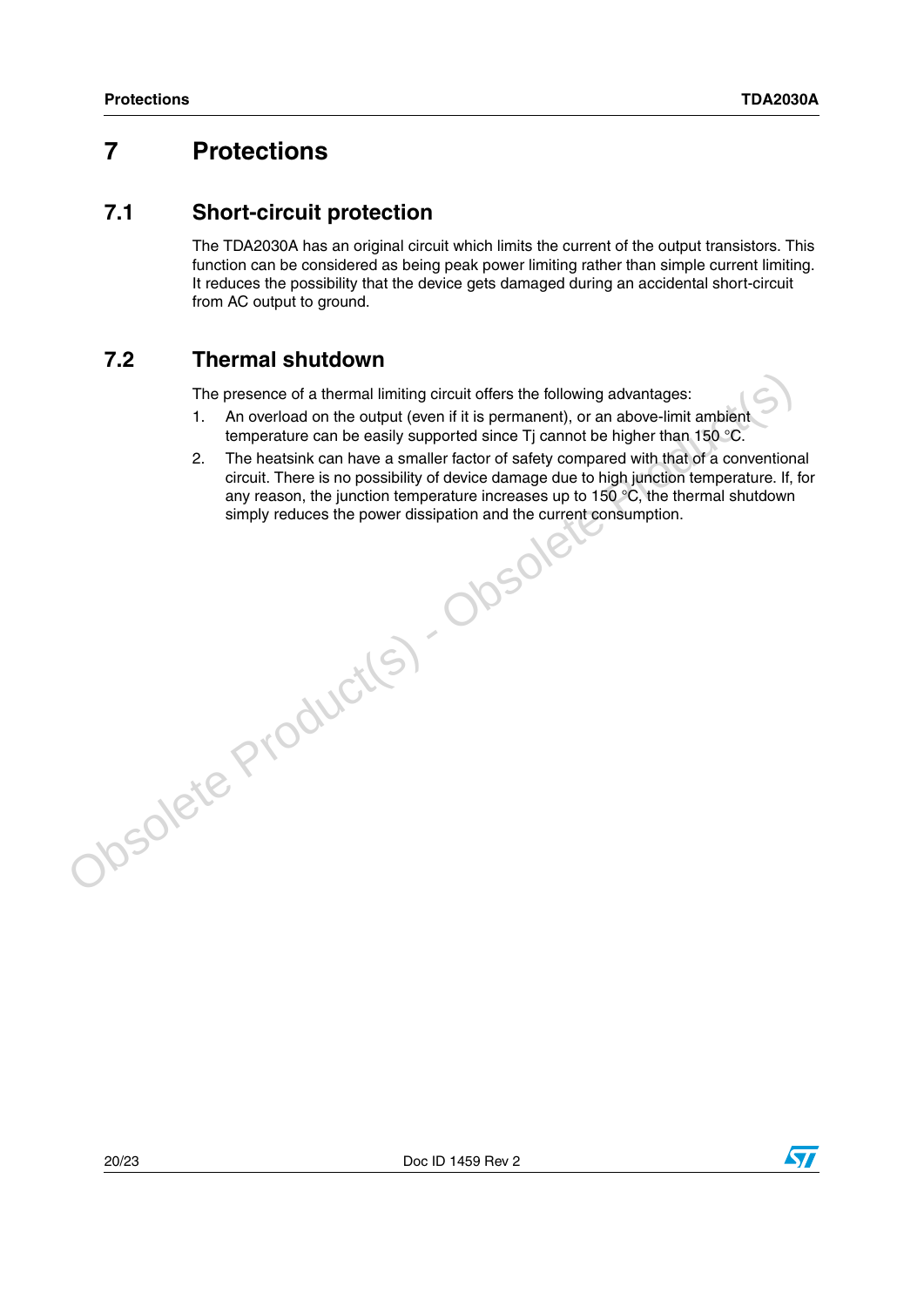ST



<span id="page-20-0"></span>**Figure 31. Pentawatt (vertical) mechanical data and package dimensions**

In order to meet environmental requirements, ST offers these devices in different grades of ECOPACK® packages, depending on their level of environmental compliance. ECOPACK® specifications, grade definitions and product status are available at: *[www.st.com](http://www.st.com)*. ECOPACK® is an ST trademark.

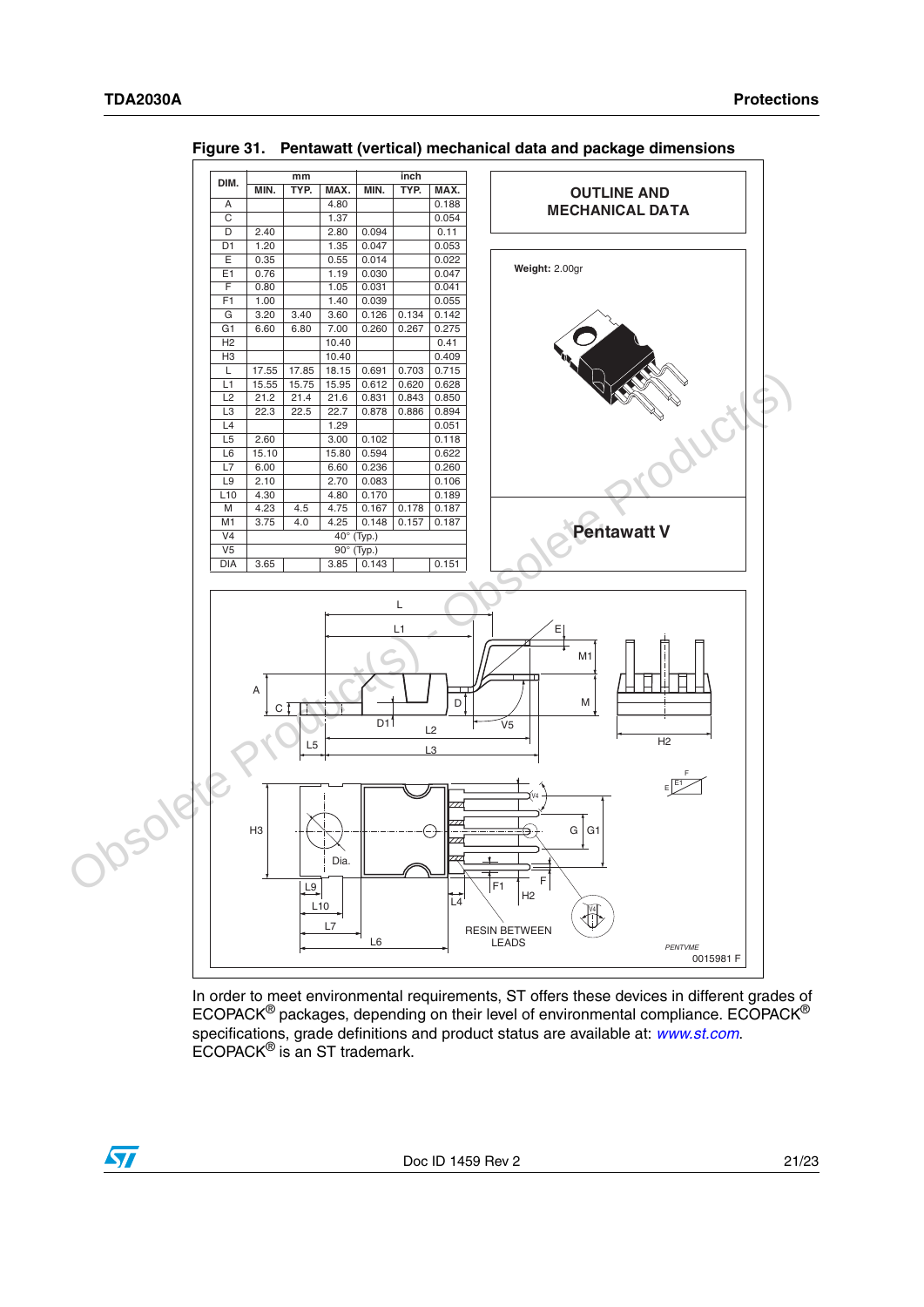## **8 Revision history**

#### Table 8. **Document revision history**

| <b>Date</b> | <b>Revision</b> | <b>Changes</b>                                                                                                                                                                                       |
|-------------|-----------------|------------------------------------------------------------------------------------------------------------------------------------------------------------------------------------------------------|
| Oct-2000    | $\mathbf{1}$    | Initial release.                                                                                                                                                                                     |
| 13-Jul-2011 | $\overline{c}$  | <b>Added Features</b><br>Added Table 1: Device summary<br>Removed minimum value from Pentawatt (vertical) package dimension<br>H3 (Figure 31)<br>Revised general presentation, minor textual updates |
|             |                 | Obsolete Product(s) - Obsolete Product(                                                                                                                                                              |